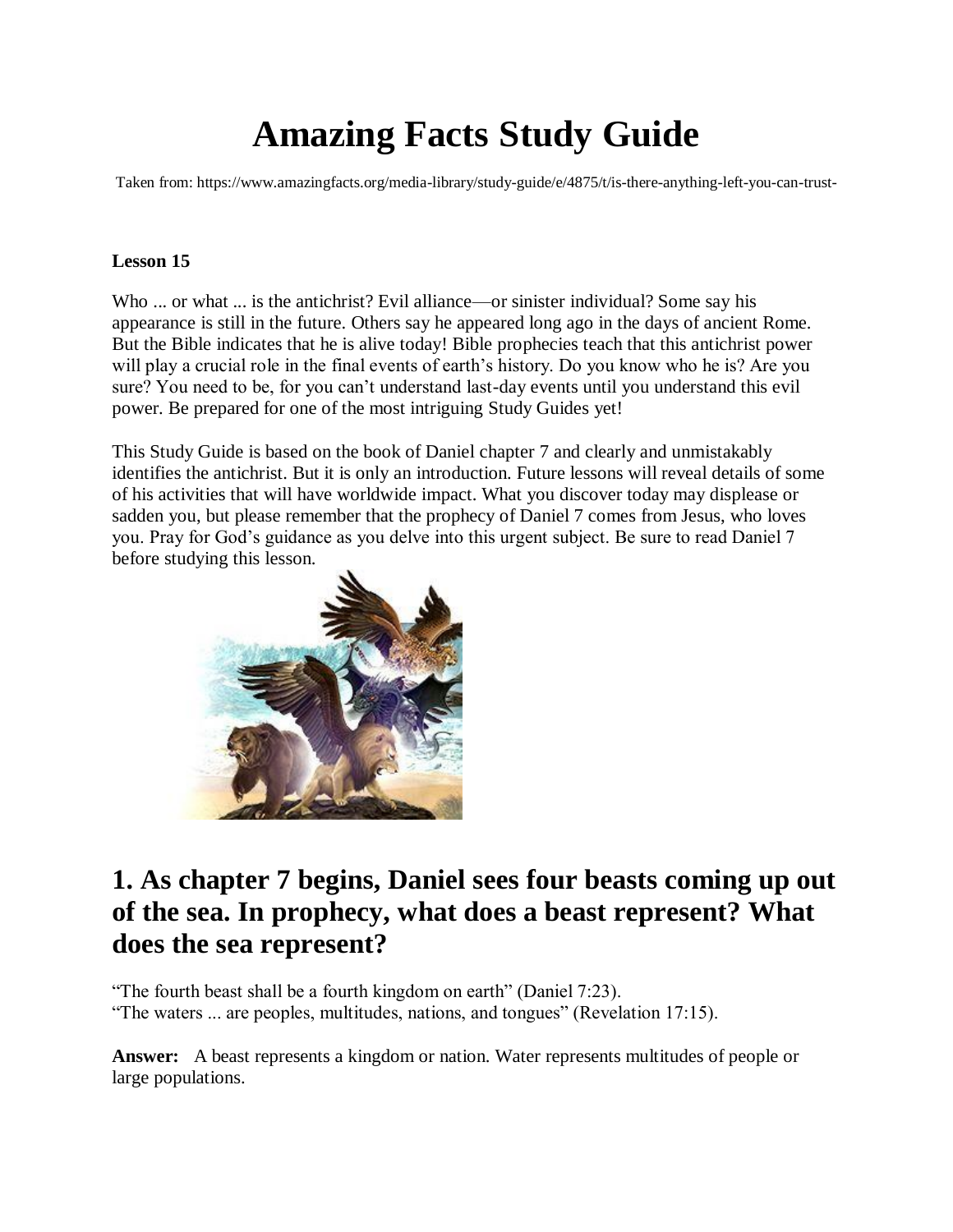

# **2. The four beasts of Daniel 7 represent four kingdoms (verses 17, 18). Babylon, the first kingdom (Daniel 2:38, 39), is represented as a lion in Daniel 7:4. (See also Jeremiah 4:7; 50:17, 43, 44.) What do the "eagle's wings" mean? What do the "four winds" of verse 2 represent?**

"The Lord will bring a nation against you ... as swift as the eagle flies" (Deuteronomy 28:49). "Says the Lord of hosts: ... a great whirlwind shall be raised up from the farthest parts of the earth. And ... the slain of the Lord shall be from one end of the earth even to the other end of the earth" (Jeremiah 25:32, 33).

**Answer:** The wings of eagles represent speed. (See also Jeremiah 4:13; Habakkuk 1:6–8.) Winds represent strife, commotion, and destruction. (See also Revelation 7:1–3.)



The bear with three ribs in its mouth symbolizes Medo-Persia.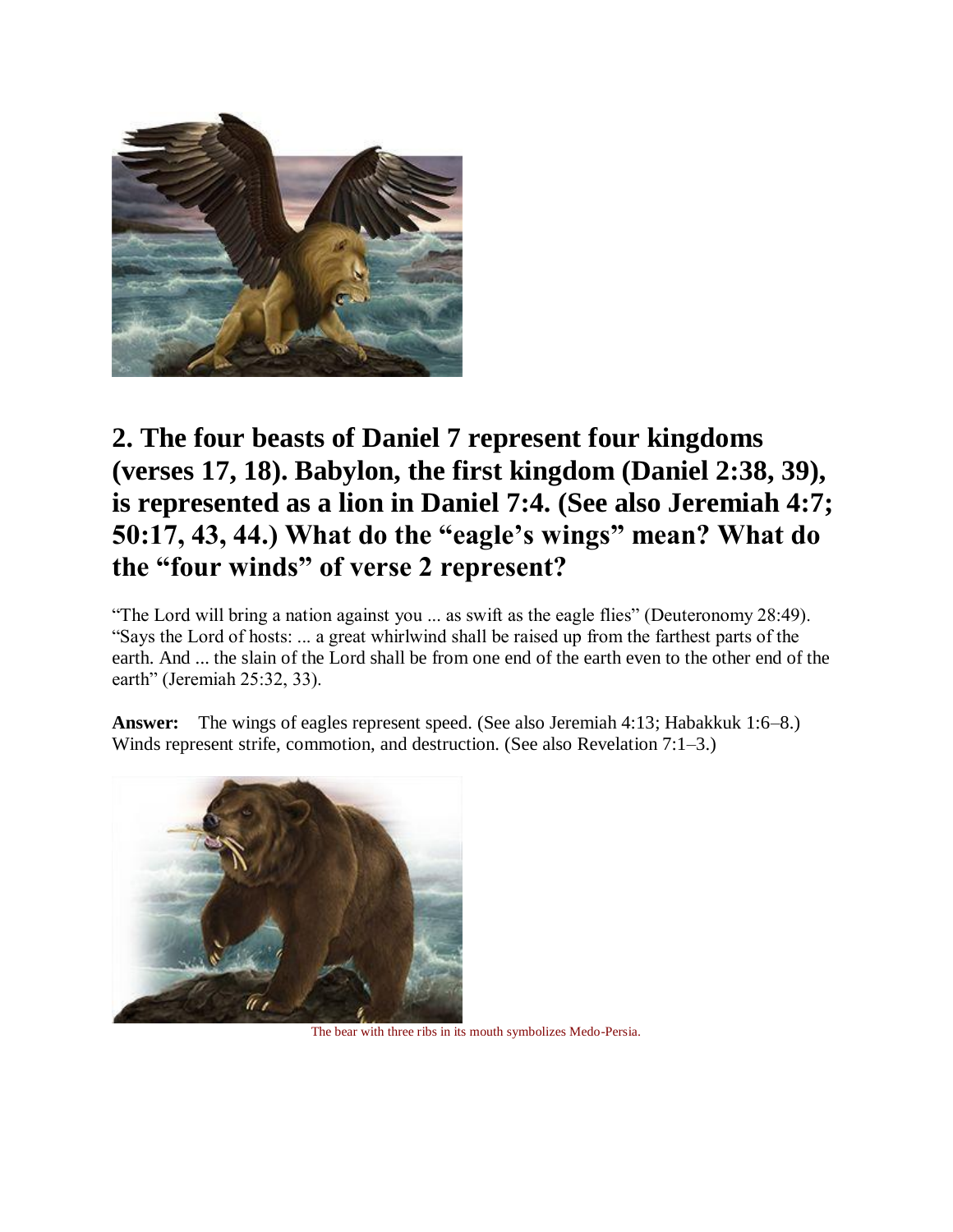# **3. What kingdom does the bear represent (Daniel 7:5)? What do the three ribs in its mouth symbolize?**

**Answer:** Read Daniel 8. Notice that the beasts in chapter 8 parallel those in chapter 7. Daniel 8:20 specifically names Medo-Persia as the kingdom that precedes the male goat—that is, Greece—of verse 21. Medo-Persia is the second kingdom—the same power as the bear of Daniel 7. The empire was made up of two groups of people. The Medes came up first (represented in Daniel 7:5 by the bear raising up on one side), but the Persians eventually became stronger (represented in Daniel 8:3 by the ram's second horn that grew "higher"). The three ribs represent the three principal powers conquered by Medo-Persia: Lydia, Babylon, and Egypt.



The leopard beast of Daniel 7 represents the world kingdom of Greece.

# **4. Greece, the third kingdom (Daniel 8:21), is represented by a leopard with four wings and four heads (Daniel 7:6). What do the wings represent? What do the four heads represent?**

**Answer:** The four wings (instead of two, as the lion had) represent the incredible speed with which Alexander conquered the region (Jeremiah 4:11–13). The four heads represent the four kingdoms into which the empire of Alexander the Great was divided when he died. The four generals who headed these areas were Cassander, Lysimachus, Ptolemy, and Seleucus.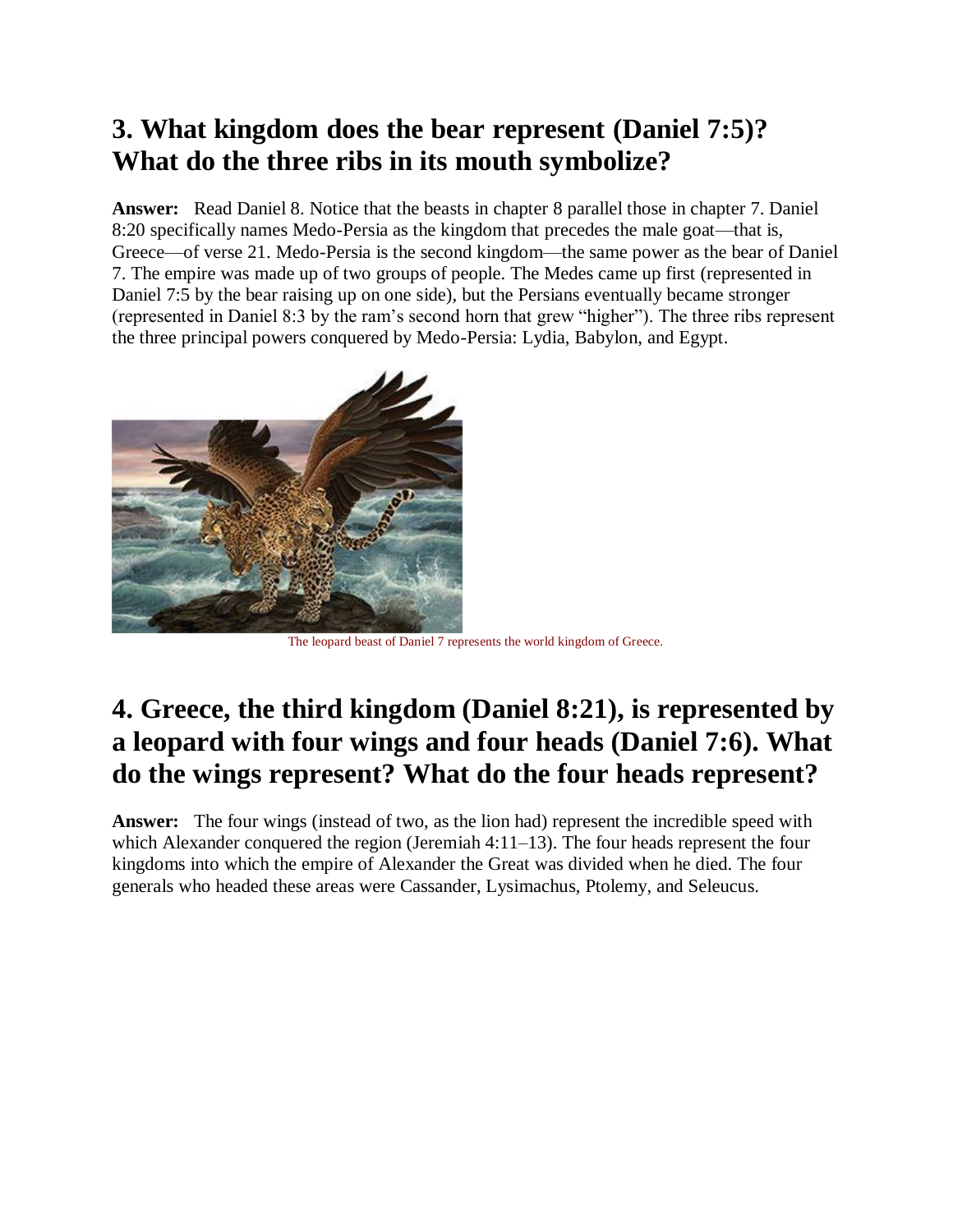

The world empire of Rome is symbolized by the monster beast of Daniel chapter 7.

# **5. The Roman Empire, the fourth kingdom, is represented by a powerful monster with iron teeth and 10 horns (Daniel 7:7). What do the horns represent?**

**Answer:** The 10 horns represent the 10 kings or kingdoms into which pagan Rome was eventually split (Daniel 7:24). (These 10 kingdoms are the same as the 10 toes of the image described in Daniel 2:41–44.) Roving barbarian tribes swept in upon the Roman Empire and carved out land niches for their people. Seven of those 10 tribes developed into the countries of modern Western Europe, while three were "uprooted" and destroyed. The next section will discuss those kingdoms that were rooted up.

**Visigoths** - Spain

**Anglo-Saxons** - England

**Franks** - France

**Alemani** - Germany

**Burgundians** - Switzerland

**Lombards** - Italy

**Suevi** - Portugal

**Heruli** - Rooted up

**Ostrogoths** - Rooted up

**Vandals** - Rooted up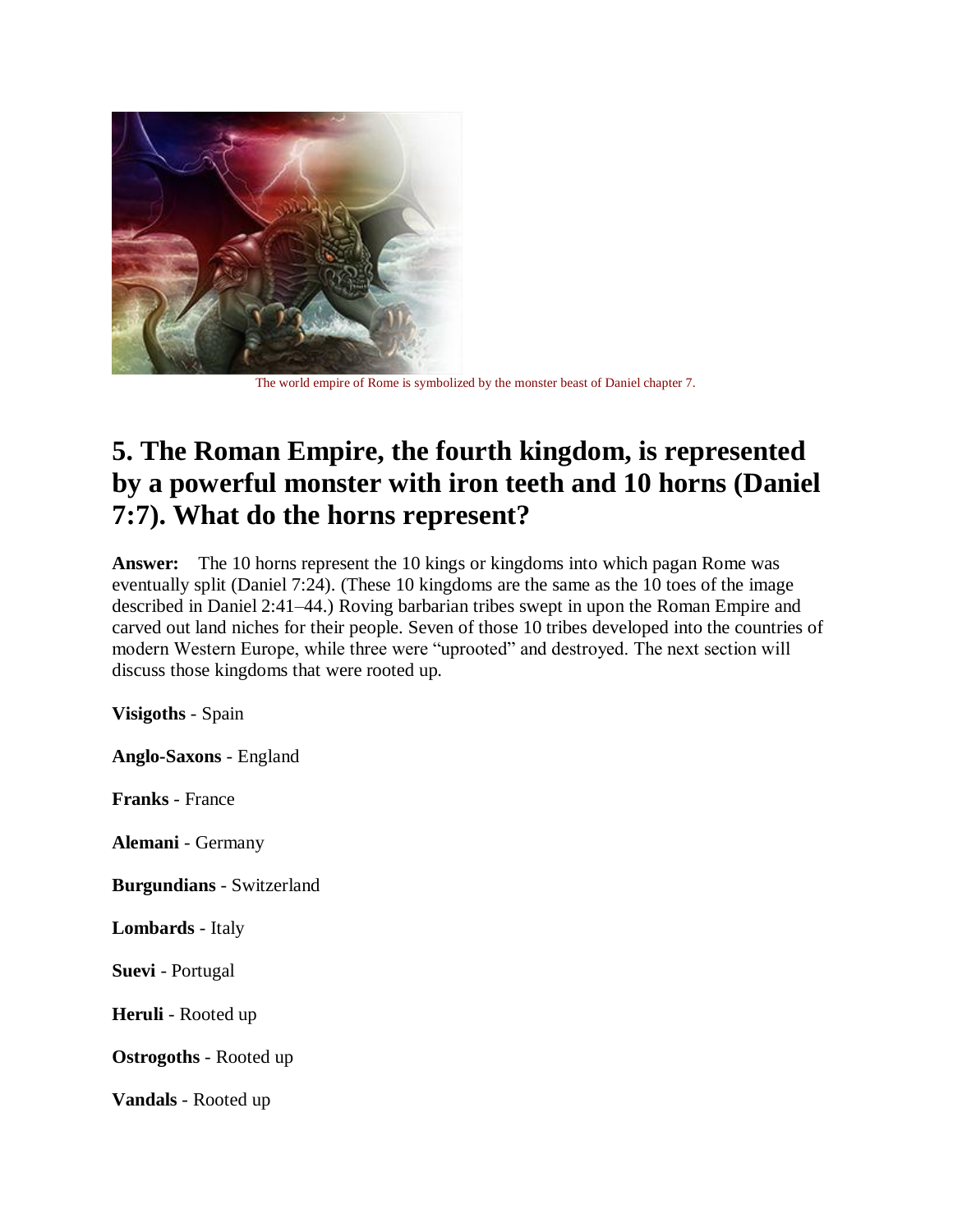

The little horn of Daniel 7:8 represents Antichrist.

# **6. In the Daniel 7 prophecy, what happens next?**

"I was considering the horns, and there was another horn, a little one, coming up among them, before whom three of the first horns were plucked out by the roots. And there, in this horn, were eyes like the eyes of a man, and a mouth speaking pompous words" (Daniel 7:8).

**Answer:** The "little horn" power appears next. We must identify it carefully because the biblical characteristics identify it as the antichrist of prophecy and history. There must be no mistake in making this identification.

# **7. Does the Bible give clear points identifying antichrist?**

Yes. God's Word gives us nine characteristics of the antichrist in Daniel 7 so we can be certain of his identity. And even though some might find these truths painful, we must be honest enough to accept them as His revealed will. Now let's discover these nine points.

### **Answer:**

**A.** The little horn would come "up among them"—that is, from among the 10 horns that were the kingdoms of Western Europe (Daniel 7:8). So it would be a little kingdom somewhere in Western Europe.

**B.** It would have a man at its head who could speak for it (Daniel 7:8).

**C.** It would pluck out or uproot three kingdoms (Daniel 7:8).

**D.** It would be different from the other 10 kingdoms (Daniel 7:24).

**E.** It would make war with and persecute the saints (Daniel 7:21, 25).

**F.** It would emerge from the pagan Roman Empire—the fourth kingdom (Daniel 7:7, 8).

**G.** God's people (the saints) would "be given into his hand" for "a time and times and half a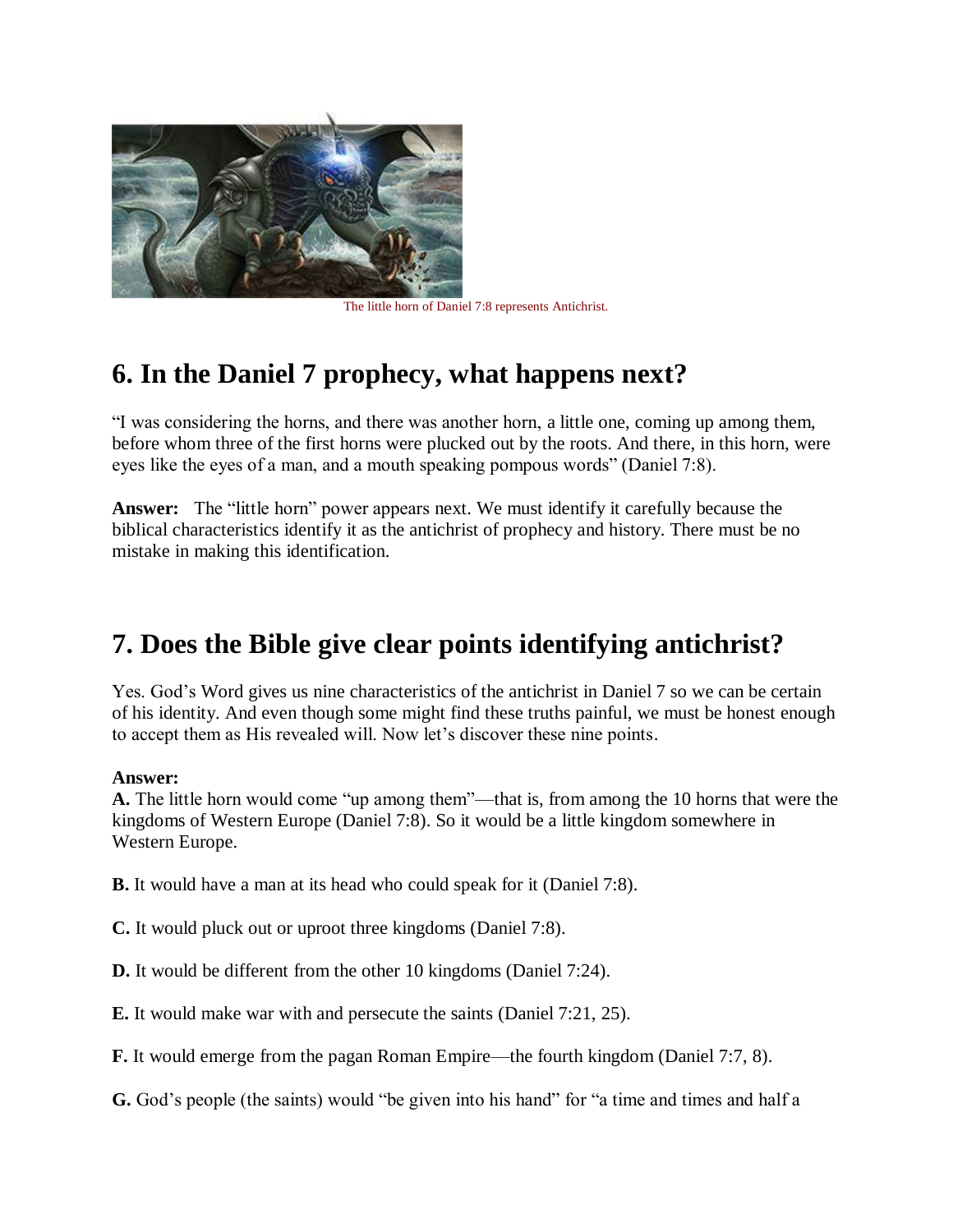time" (Daniel 7:25).

**H.** It would "speak great words against" or blaspheme God (Daniel 7:25 KJV). In Revelation 13:5, the Bible says the same power speaks "great things and blasphemies."

**I.** It would "intend to change times and law" (Daniel 7:25).

Don't forget—all these identification points come directly from the Bible. They are not some human opinion or speculation. Historians could tell you quickly what power is being described, because these points fit only one power—the papacy. But in order to be certain, let us carefully examine all nine points one by one. There must be no room left for doubt.



**8. Does the papacy fit these points?**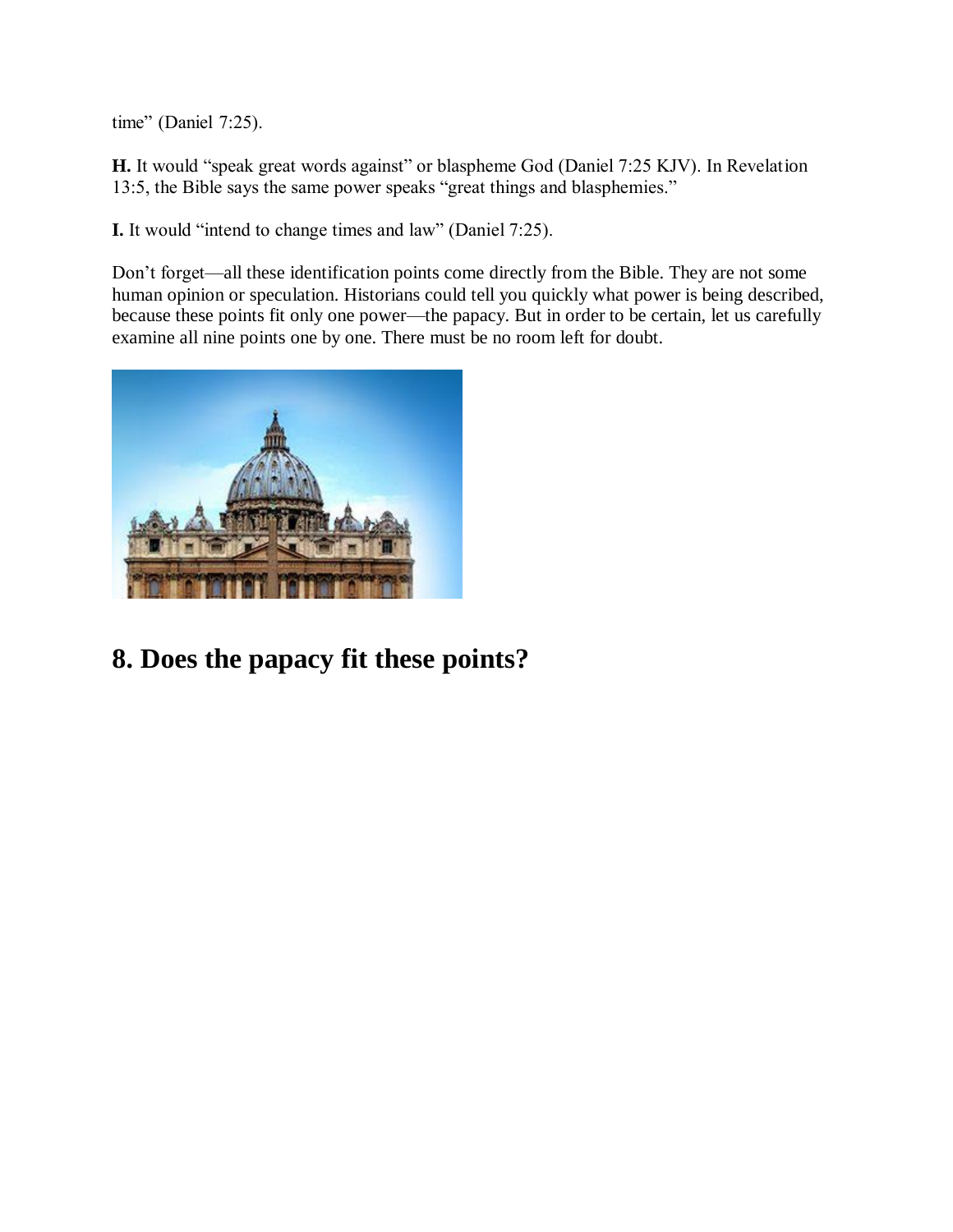

**Answer:** Yes—it fits every point. Let's take a closer look:

### **A. It came up among the 10 kingdoms of Western Europe.**

The geographical location of the papal power is in Rome, Italy—in the heart of Western Europe.

### **B. It would have a man at its head who speaks for it.**

The papacy meets this identifying mark because it does have one man at the head—the pope who speaks for it.

### **C. Three kingdoms were plucked up to make way for the rise of the papacy.**

The emperors of Western Europe were largely Catholic and supported the papacy. Three Arian kingdoms, however, did not—the Vandals, Heruli, and Ostrogoths. So the Catholic emperors decided they must be subdued or destroyed. Here is how theologian and historian Dr. Mervyn Maxwell describes the results in volume 1, page 129, of his book God Cares: "The Catholic emperor Zeno (474–491) arranged a treaty with the Ostrogoths in 487, which resulted in the eradication of the kingdom of the Arian Heruls in 493. And the Catholic emperor Justinian (527– 565) exterminated the Arian Vandals in 534 and significantly broke the power of the Arian Ostrogoths in 538. Thus were Daniel's three horns—the Heruls, the Vandals, and the Ostrogoths—'plucked up by the roots.' " It is not difficult to recognize that the papacy fits this point.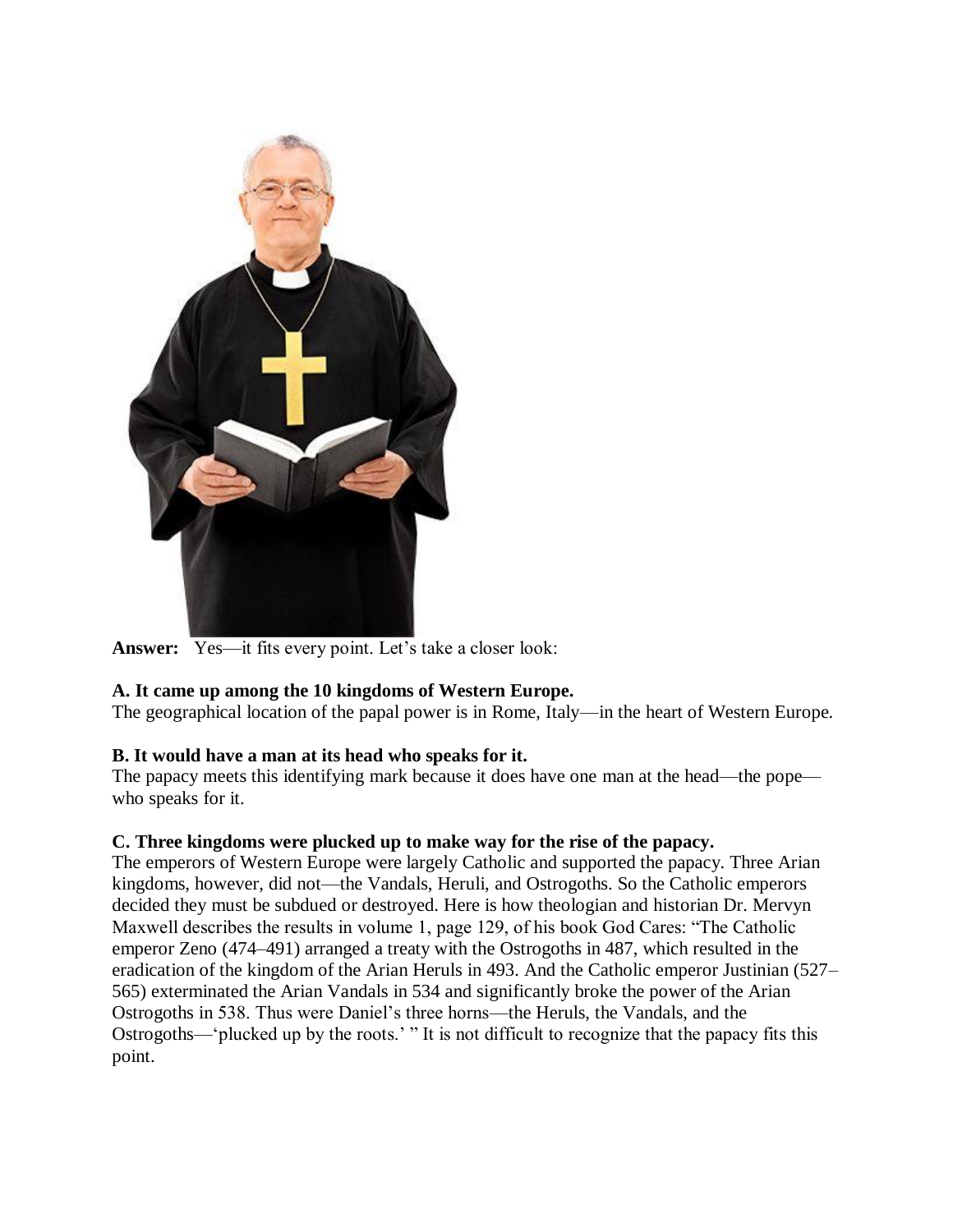

### **D. It would be different from the other kingdoms.**

The papacy clearly fits this description, as it came on the scene as a religious power and was different from the secular nature of the other 10 kingdoms.

### **E. It would make war with and persecute the saints.**

That the church did persecute is a well-known fact, and the papacy admits doing so. Historians believe the church destroyed at least 50 million lives over matters of religious conviction. We quote here from two sources:

*1.* "That the Church of Rome has shed more innocent blood than any other institution that has ever existed among mankind, will be questioned by no Protestant who has a competent knowledge of history." *<sup>1</sup>*

*2.* In The History of the Inquisition of Spain, D. Ivan Antonio Llorente provides these figures

from the Spanish Inquisition alone: "31,912 persons were condemned and perished in the flames," and 241,450 were "condemned to severe "penances."

### *Words of Care and Concern*

Lest anyone should think that we are attacking fellow Christians by identifying the little horn power, please keep in mind that the prophecy is aimed at a system and not individuals. There are sincere, devout Christians in all churches, including the Catholic faith. Daniel 7 is simply a message of judgment and correction upon a large religious institution that compromised with paganism, as many other churches have also done.

### *Prophecy Reveals Faults of All Faiths*

Other prophecies point out the faults of the Protestant and Jewish faiths. God has true people in all religions. His true people (no matter what their faith) will always humbly accept the correction of the Lord and will not shut their ears and hearts against Him. We should be thankful that God's Word speaks with impartial honesty on every subject.

# *Prophetic Time:*

Time  $= 1$  year  $Times = 2$  years  $\frac{1}{2}$  time =  $\frac{1}{2}$  year

# **F. It would emerge from the fourth kingdom of iron—the pagan Roman Empire.**

We quote two authorities on this point: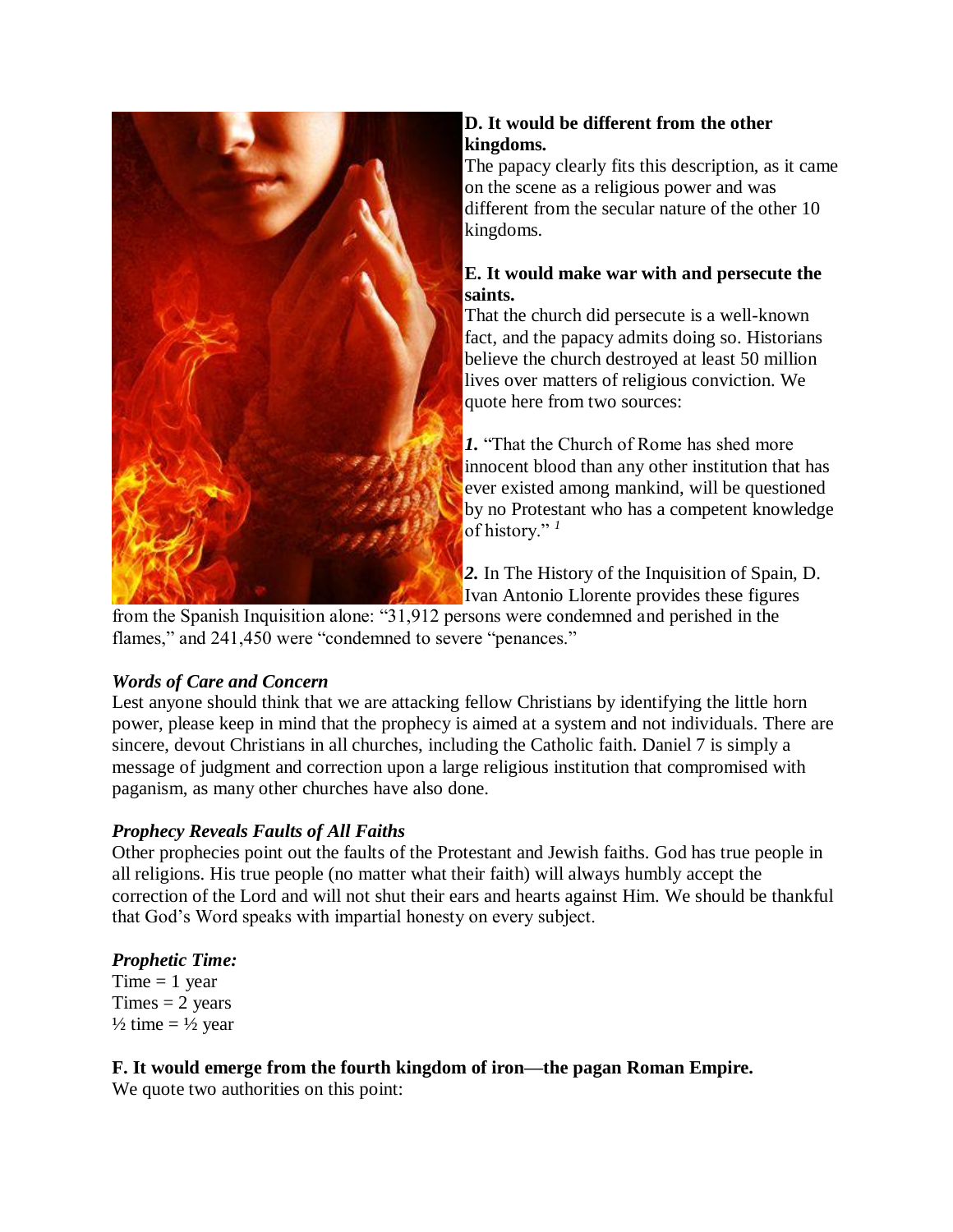*1.* "The mighty Catholic Church was little more than the Roman Empire baptized. ... The very capital of the old Roman Empire became the capital of the Christian empire. The office of Pontifex Maximus was continued in that of the pope." *<sup>2</sup>*

*2.* "Whatever Roman elements the barbarians and Arians left ... [came] under the protection of the Bishop of Rome, who was the chief person there after the emperor's disappearance. ... The Roman church ... pushed itself into the place of the Roman World-Empire, of which it is the actual continuation." *<sup>3</sup>*

### **G. God's people (the saints) would "be given into his hand" for "a time and times and half a time."**

Several things need clarification here:

*1.* A time is a year, times is two years, and half a time is half of a year. The Amplified Bible translates it: "Three and one-half years." *<sup>4</sup>*

*2.* This same time period is mentioned seven times in the books of Daniel and Revelation (Daniel 7:25; 12:7; Revelation 11:2, 3; 12:6, 14; 13:5): three times as a "time, times, and half a time"; twice as 42 months; and twice as 1,260 days. Based on the 30-day calendar used by the Jews, these time periods are all the same amount of time:  $3\frac{1}{2}$  years = 42 months = 1,260 days.

*3.* One prophetic day equals one literal year (Ezekiel 4:6; Numbers 14:34).

*4.* Thus, the little horn (antichrist) was to have power over the saints for 1,260 prophetic days; that is, 1,260 literal years.

*5.* The rule of the papacy began in ad 538, when the last of the three opposing Arian kingdoms was uprooted. Its rule continued until 1798 when Napoleon's general, Berthier, took the pope captive with hopes of destroying both Pope Pius VI and the political power of the papacy. This period of time is an exact fulfillment of the 1,260 year prophecy. The blow was a deadly wound for the papacy, but that wound began to heal and continues healing today.



*6.* This same period of persecution is mentioned in Matthew 24:21 as the worst period of persecution God's people experience. Verse 22 tells us it was so devastating that not one soul would have survived if God had not shortened it. But God did shorten it. The persecution ended long before the pope was taken captive in 1798. It is plain to see that this point, likewise, fits the papacy.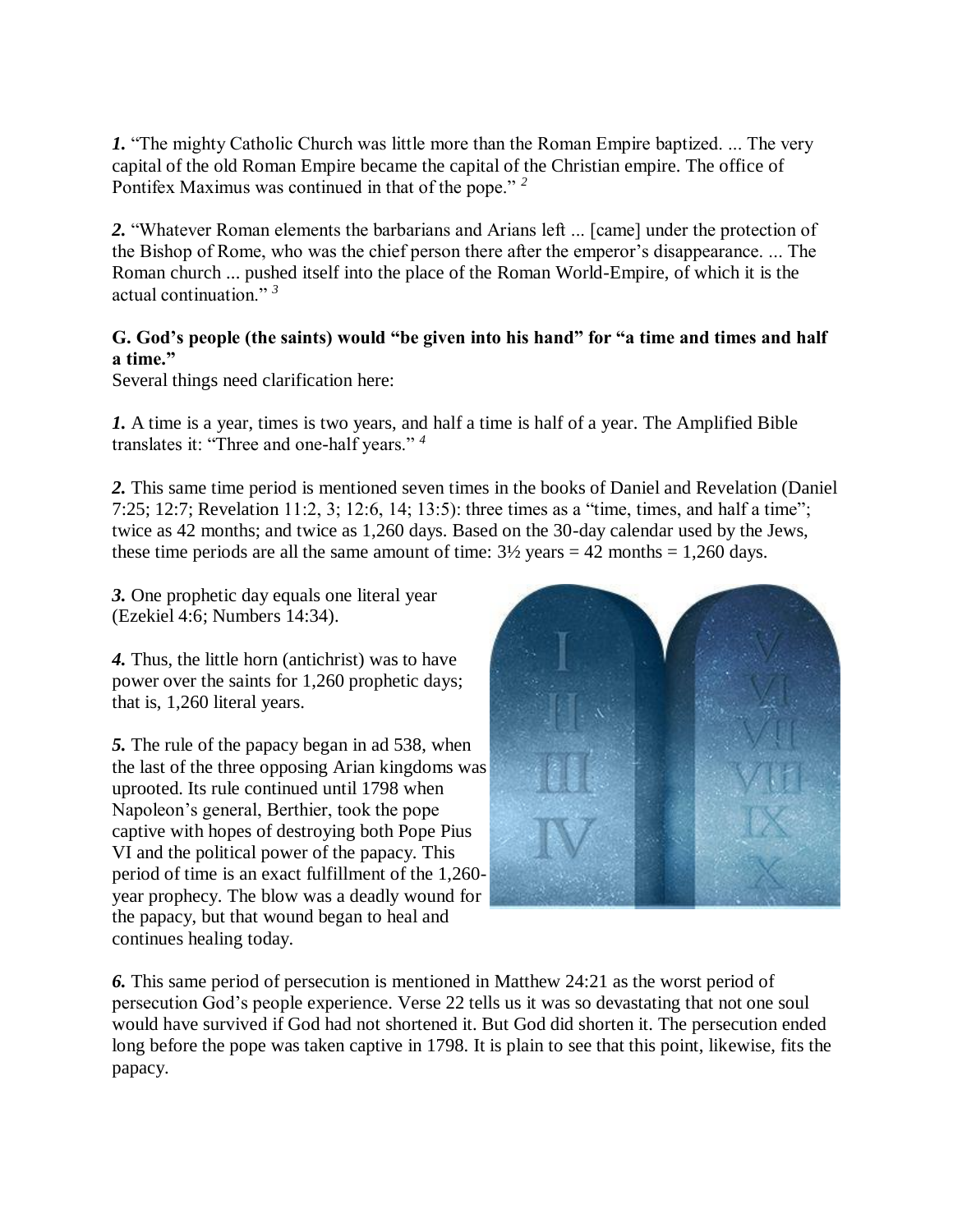# **H. It would speak "pompous words" of blasphemy "against [God]."**

Blasphemy has two definitions in Scripture:

- *1.* Claiming to forgive sins (Luke 5:21).
- *2.* Claiming to be God (John 10:33).

Does this point fit the papacy? Yes. Let's first look at the evidence for it claiming to forgive sins, taken directly from its own literature: "Does the Priest truly forgive the sins, or does he only declare that they are remitted? The Priest does really and truly forgive the sins in virtue of the power given to him by Christ."*<sup>5</sup>* The papacy further undermines Jesus by setting up a system of confession to an earthly priest, thus bypassing Jesus, our High Priest (Hebrews 3:1; 8:1, 2) and only Mediator (1 Timothy 2:5). Next, consider the evidence for it claiming to be God: "We [the popes] hold upon this earth the place of God Almighty."*<sup>6</sup>* Here is more evidence: "The pope is not only the representative of Jesus Christ, but he is Jesus Christ, Himself, hidden under the veil of flesh."*<sup>7</sup>*

**I. It would "intend to change times and law."** In a future Study Guide, we will deal with the "times" of this point. It is a major topic and needs separate consideration. But what about changing "law"? The Amplified Bible translates "law" as "the law." The reference is to changing God's law. Of course, no one can really change it, but has the papacy attempted to do so? The answer is yes. In its catechisms, the papacy has omitted the second commandment against veneration of images and has shortened the fourth commandment from 94 words to eight and divided the tenth commandment into two commandments. (Check this for yourself. Compare the Ten Commandments in any Catholic catechism with God's list of the commandments in Exodus 20:2-17.)

There is no doubt that the little horn power (the antichrist) of Daniel 7 is the papacy. No other organization fits all nine points. And, incidentally, this is not a new teaching. Every Protestant Reformer, without exception, spoke of the papacy as antichrist.*<sup>8</sup>*



The angel told Daniel that the prophecies of this book would be sealed until 1798, the time of the end.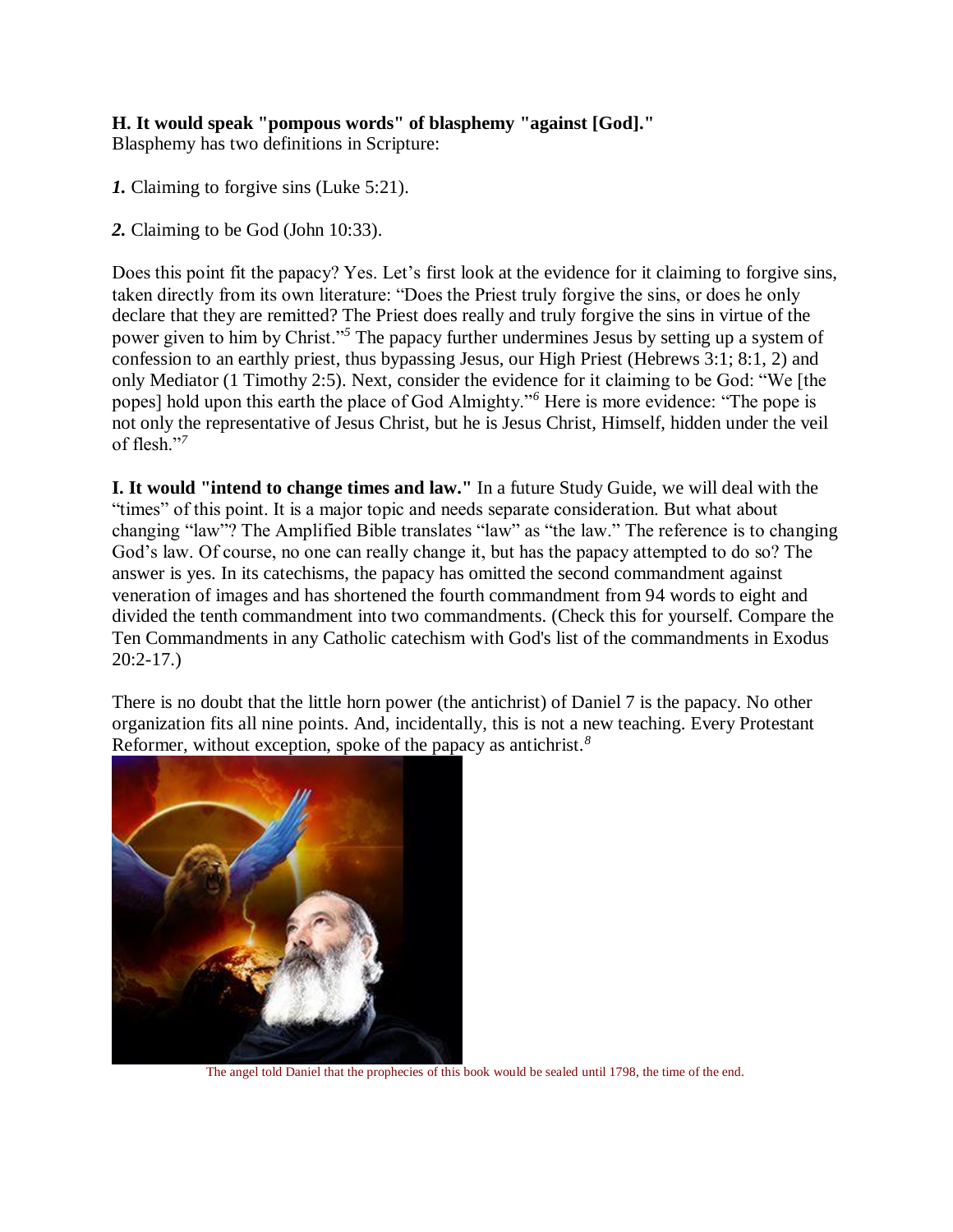# **9. Wasn't Daniel told to seal up his book "until the time of the end" (Daniel 12:4)? When will Daniel's prophecies be opened to our understanding?**

**Answer:** In Daniel 12:4, the prophet was told to seal the book till the "time of the end." In verse 6 an angelic voice asked, "How long shall the fulfillment of these wonders be?" Verse 7 says, "It shall be for a time, times, and half a time." The angel assured Daniel that the section of the book dealing with end-time prophecies would be opened after the end of the 1,260-year period of papal control, which was, as we learned earlier in this Study Guide, 1798. So the time of the end began in the year 1798. As we have seen, the book of Daniel contains crucial messages from heaven for us today. We must understand it.



All religious teachings must be compared with Scripture to determine their accuracy.

# **10. Many Christians today have been misinformed regarding the antichrist. To believe an untruth about the antichrist could cause a person to be deceived. What should a person do when new Bible teachings are encountered?**

"These were more fair-minded than those in Thessalonica, in that they received the word with all readiness, and searched the Scriptures daily to find out whether these things were so" (Acts 17:11).

**Answer:** When a new Bible teaching is encountered, the only safe procedure is to compare it carefully with Scripture to see if it is in harmony with God's Word.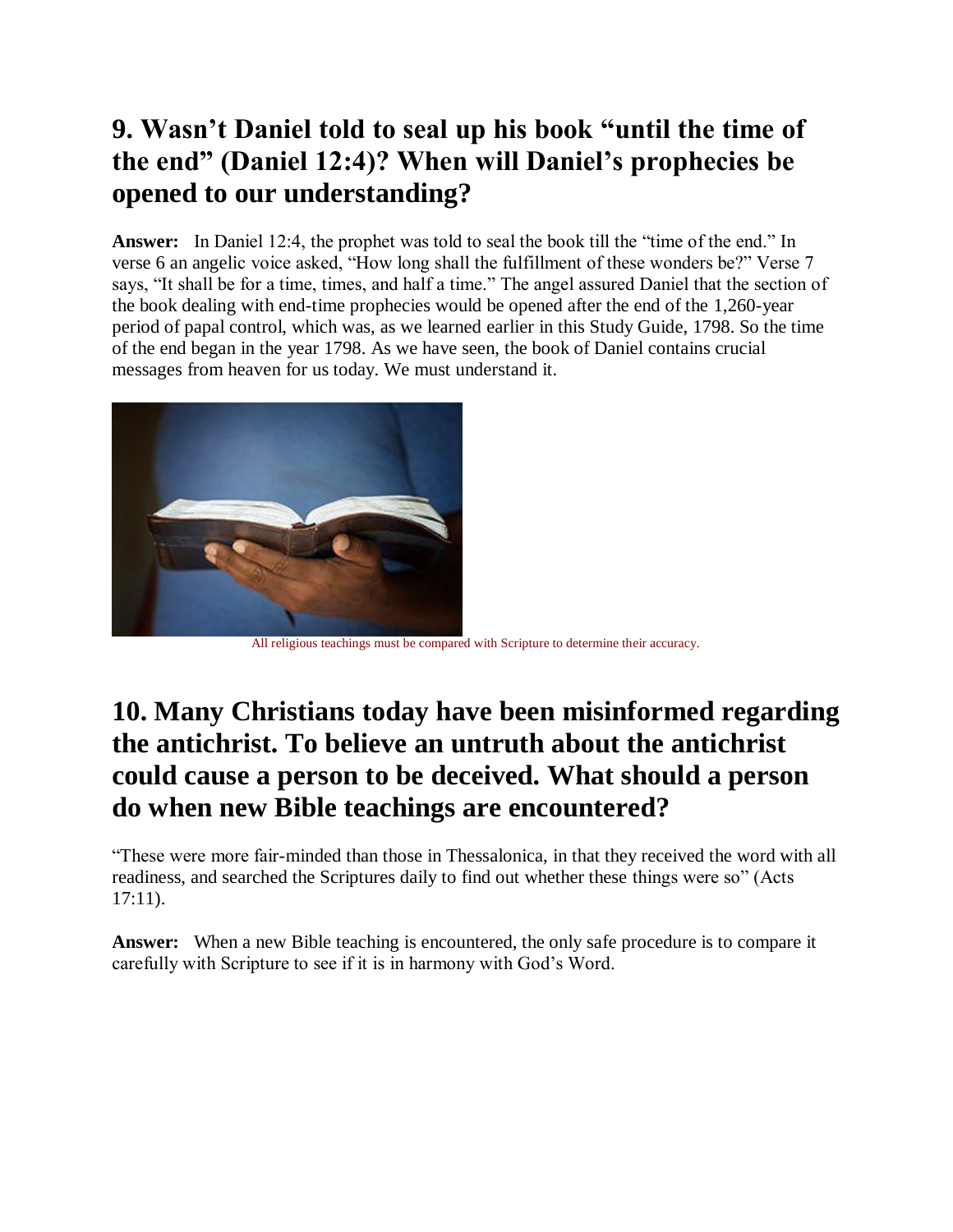

# **11. Are you willing to follow where Jesus leads, even though it might be painful?**

### **Concluding Remarks**

Many momentous prophecies from the Bible books of Daniel and Revelation will be featured in upcoming Amazing Facts Study Guides. God has given these prophecies to:

**A.** Reveal earth's closing events.

**B.** Identify the participants in the final phase of the battle between Jesus and Satan.

- **C.** Clearly reveal Satan's sinister plans to ensnare and destroy us all.
- **D.** Present the security and love of the judgment; God's saints will be vindicated!
- **E.** Uplift Jesus—His salvation, love, power, mercy, and justice

### **Major Participants Will Appear Repeatedly**

Key participants in the closing war between Jesus and Satan will appear repeatedly in these prophecies. These include: Jesus, Satan, the United States, the papacy, Protestantism, and Spiritism. Jesus repeats and expands His messages from the prophets to make certain His warnings of love and protection come through with clarity and certainty.

### **Answer:**

# **Thought Questions**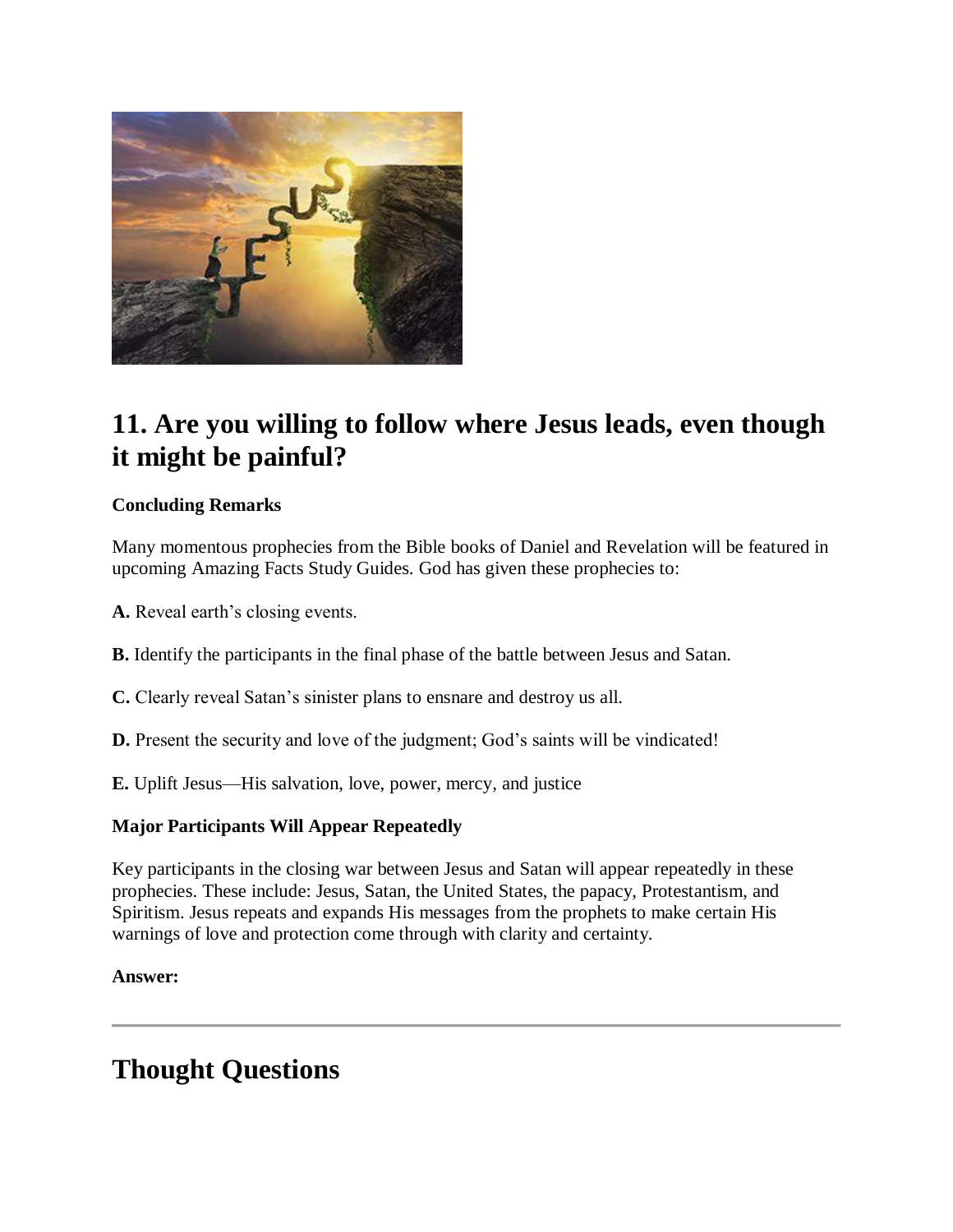# **1. I always thought the antichrist is a person, not an organization. Am I wrong?**

This Study Guide has presented evidence that the antichrist is an organization—the papacy. The words "eyes of a man" in Daniel 7:8, however, do point to a leader. Revelation 13:18 speaks of a man with a number being involved. In Daniel 8, Greece is represented by a goat and its leader, Alexander the Great, is symbolized by a horn. The same is true of antichrist. The organization is the papacy. The pope in office is its representative. The prophecy of Daniel 7 is not saying that popes are evil and that Catholics are not Christians. There are many warm, loving Catholic Christians. The system, however, is called antichrist because it has attempted to usurp Jesus' authority and attempted to change His law.

# **2. Do you think it is wise for Christians to pass laws enforcing Christianity?**

No. The Bible is clear that all should have freedom to choose the direction they wish to go in matters of conscience (Joshua 24:15)—even if they choose to deny God. The Creator permitted Adam and Eve to choose to disobey even though it hurt both them and Him. Forced worship is not acceptable to God. Forced worship is the devil's way. God's way is loving persuasion. History shows that virtually every time the church passed laws to enforce its beliefs, persecution and murder of others resulted. This is a lesson we can learn from the history of the little horn during the Middle Ages.

# **3. Perhaps I have misunderstood, but my concept has always been that antichrist would be an evil being who openly opposed God. Is this concept incorrect?**

We usually consider the word "anti" to mean "against." It can also mean "in the place of" or "instead of." Antichrist is guilty of assuming the prerogatives of God. It claims:

**A.** Its priests can forgive sins—which only God can do (Luke 5:21).

**B.** To have changed God's law by dropping out the second commandment (against worshiping images) and splitting the tenth into two parts. God's law cannot be changed (Matthew 5:18).

**C.** That the pope is God on earth.

### **Satan's Original Plan**

Satan's original plan was to assume God's position and authority. His aim was to oust God and rule in His place. (See Study Guide 2.) When Satan was ejected from heaven, his aim did not change but rather intensified. Through the centuries he has endeavored, using various human agencies, to discredit God and take over His position.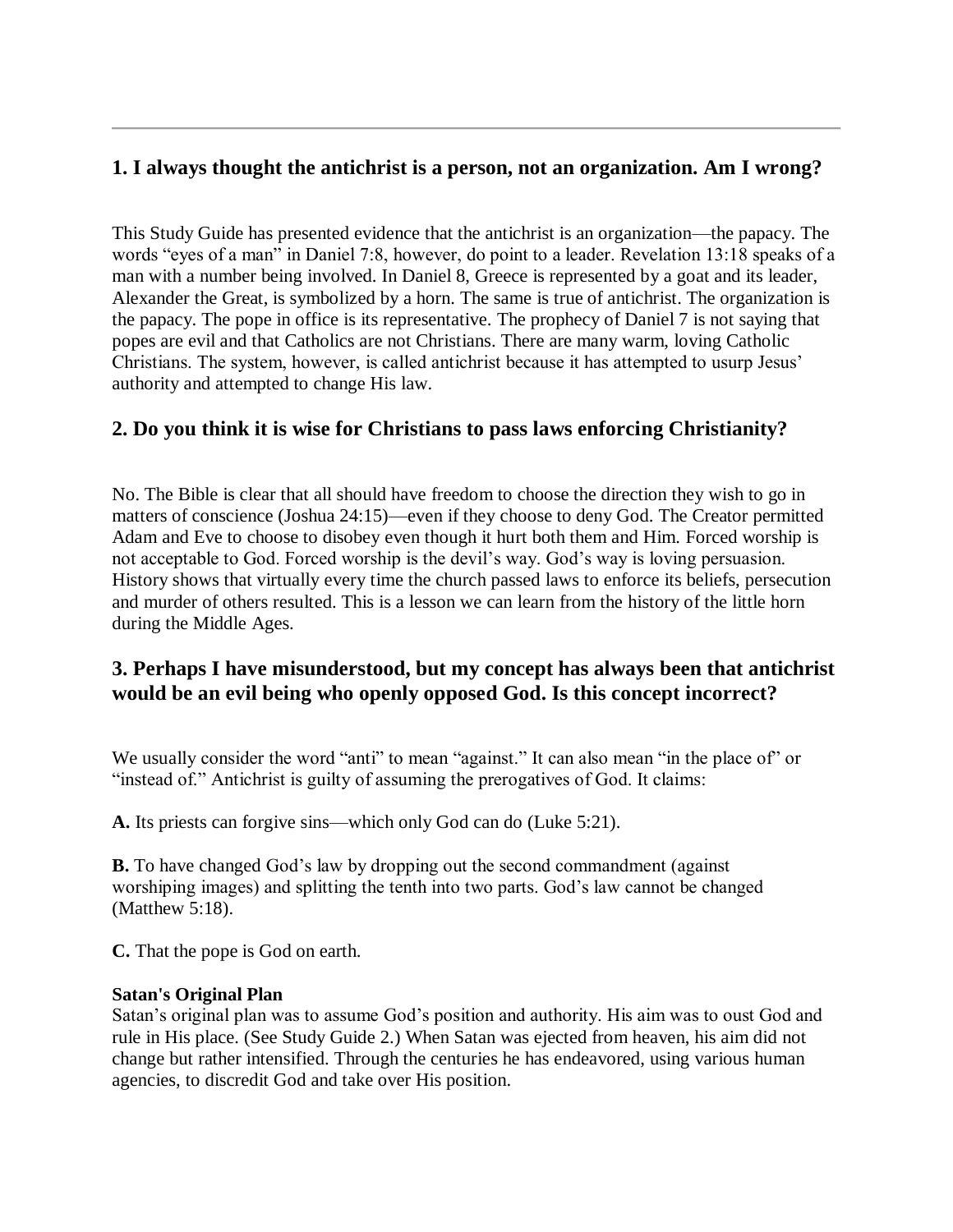### **Antichrist Appears to Be Spiritual**

Satan aims to replace God in these last days by deceiving people into following the antichrist, who appears spiritual and holy. The main purpose of the prophecies of Daniel and Revelation is to expose Satan's traps and strategies and lead people to anchor in Jesus and His Word for safety.

### **Antichrist Will Deceive Many**

Most people will follow the antichrist (Revelation 13:3) thinking they are following Christ. Only the elect will be safe (Matthew 24:23, 24). They will be secure because they test every spiritual teaching and leader by Scripture (Isaiah 8:20). Religious deception is everywhere. We cannot be too careful.

### **4. Doesn't the Bible say in 1 John 2:18–22 that there are many antichrists?**

Yes. There have been many antichrists down through history who have worked against the kingdom of God. However, there is only one entity that specifically fulfills all the prophesied characteristics of the antichrist. In Daniel chapters 7 and 8 and in Revelation chapter 13, you will find at least 10 identifying traits of the antichrist. These 10 identifying marks are all fulfilled in only one entity—the papacy.

# **5. In prophecy, does the symbol "beast" mean "beastly" characteristics?**

Not at all. God uses the symbolism of a beast to signify a ruler, nation, government, or kingdom. It is His way of depicting governments in prophecy. We do this ourselves to some degree: We have depicted Russia as a bear, the United States as an eagle, etc. The symbol "beast" is not a demeaning, disrespectful term. It is synonymous with "animal" or "creature." Even Christ is portrayed as a lamb by John the Baptist (John 1:29) and the apostle John (Revelation 5:6, 9, 12, 13). The term "beast" is utilized by God to give us a message about nations and leaders—good and evil.

# **Quiz Questions**

**1. Which four world kingdoms are represented by beast symbols in Daniel chapter 7? (4)**

- \_\_\_\_\_ Sweden.
- $\equiv$  Egypt.
- \_\_\_\_\_ Greece.
- \_\_\_\_\_ China.
- \_\_\_\_\_ Medo-Persia.
- \_\_\_\_\_ Japan.
- \_\_\_\_\_\_\_ Babylon.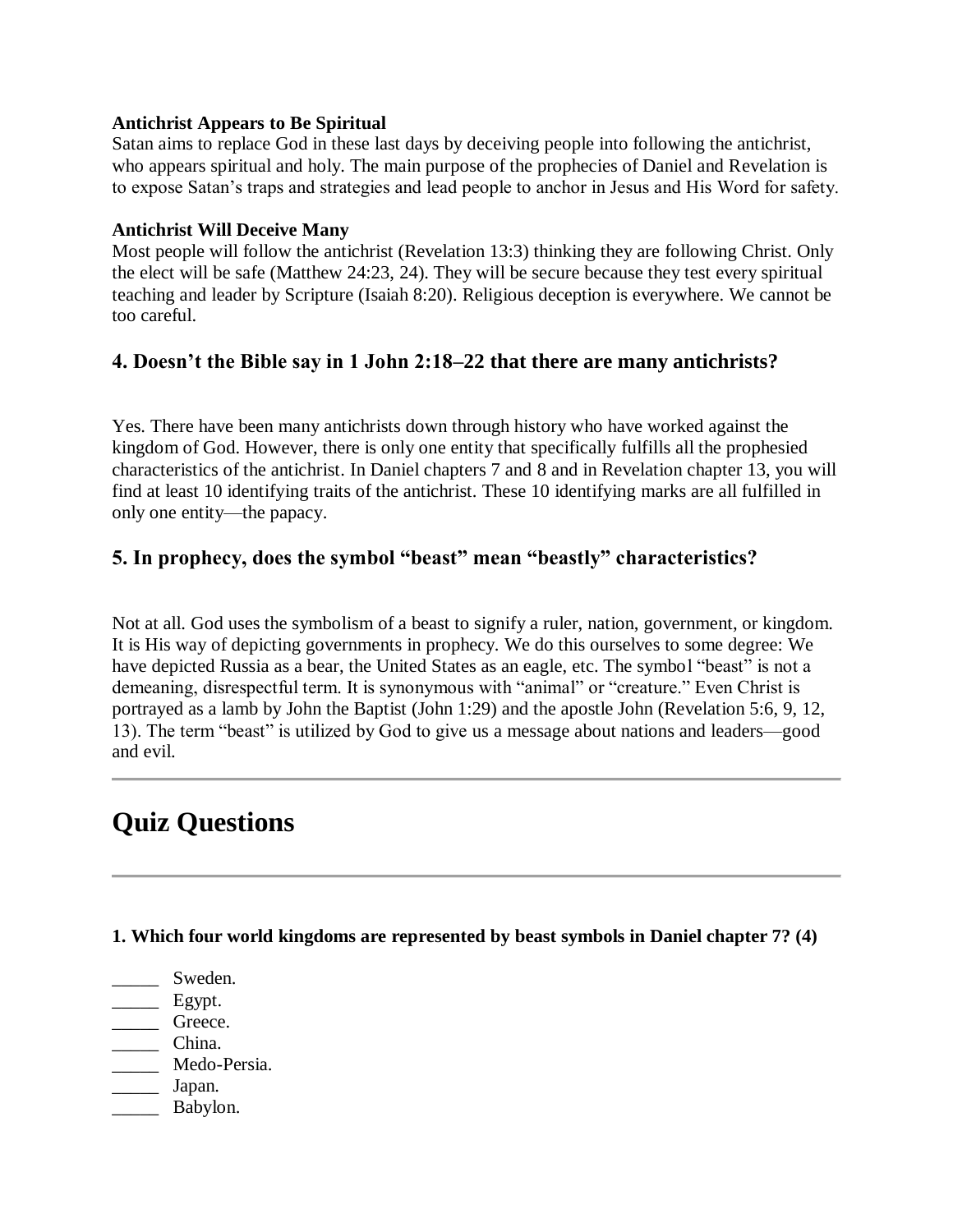$\frac{\ }{\ }$  Iraq. \_\_\_\_\_ Rome.

#### **2. In Bible prophecy, a beast represents a (1)**

\_\_\_\_\_ Computer.

\_\_\_\_\_ Kingdom or nation.

\_\_\_\_\_ Creature or alien.

#### **3. The 10 horns on the monster beast represent (1)**

\_\_\_\_\_ Ten years. **Ten** special cities. \_\_\_\_\_ Angels. \_\_\_\_\_ Riches. \_\_\_\_\_ The kingdoms into which pagan Rome eventually split.

#### **4. How many tribes or nations were "rooted up" by the little horn power? (1)**

\_\_\_\_\_ Eight.  $\frac{1}{\sqrt{1-\frac{1}{2}}}\cdot\frac{1}{\sqrt{1-\frac{1}{2}}}\cdot\frac{1}{\sqrt{1-\frac{1}{2}}}\cdot\frac{1}{\sqrt{1-\frac{1}{2}}}\cdot\frac{1}{\sqrt{1-\frac{1}{2}}}\cdot\frac{1}{\sqrt{1-\frac{1}{2}}}\cdot\frac{1}{\sqrt{1-\frac{1}{2}}}\cdot\frac{1}{\sqrt{1-\frac{1}{2}}}\cdot\frac{1}{\sqrt{1-\frac{1}{2}}}\cdot\frac{1}{\sqrt{1-\frac{1}{2}}}\cdot\frac{1}{\sqrt{1-\frac{1}{2}}}\cdot\frac{1}{\sqrt{1-\frac{1}{2}}}\cdot\frac{1$  $\frac{\ }{\ }$  Six. \_\_\_\_\_ Three.

#### **5. The little horn power, or Antichrist, represents (1)**

- \_\_\_\_\_ One of Babylon's generals.
- \_\_\_\_\_ An evil ruler from the days of old pagan Rome.
- \_\_\_\_\_ An evil power that will arise after the second coming of Jesus.
- \_\_\_\_\_ Atheism.
- \_\_\_\_\_ The papacy.

#### **6. Check the true statements about the little horn (Antichrist) power from the list below: (3)**

- \_\_\_\_\_ It came from Egypt.
- \_\_\_\_\_ It would persecute God's people.
- \_\_\_\_\_ It arose immediately after Babylon fell.
- \_\_\_\_\_ It speaks great words against God.
- It attempted to change God's law.

#### **7. In prophecy, "time, times, and a half time" is symbolic of (1)**

\_\_\_\_\_ Three and one-half literal days.

 $\frac{42 \text{ years}}{2}$ 

**\_\_\_\_\_** 1,260 literal years.